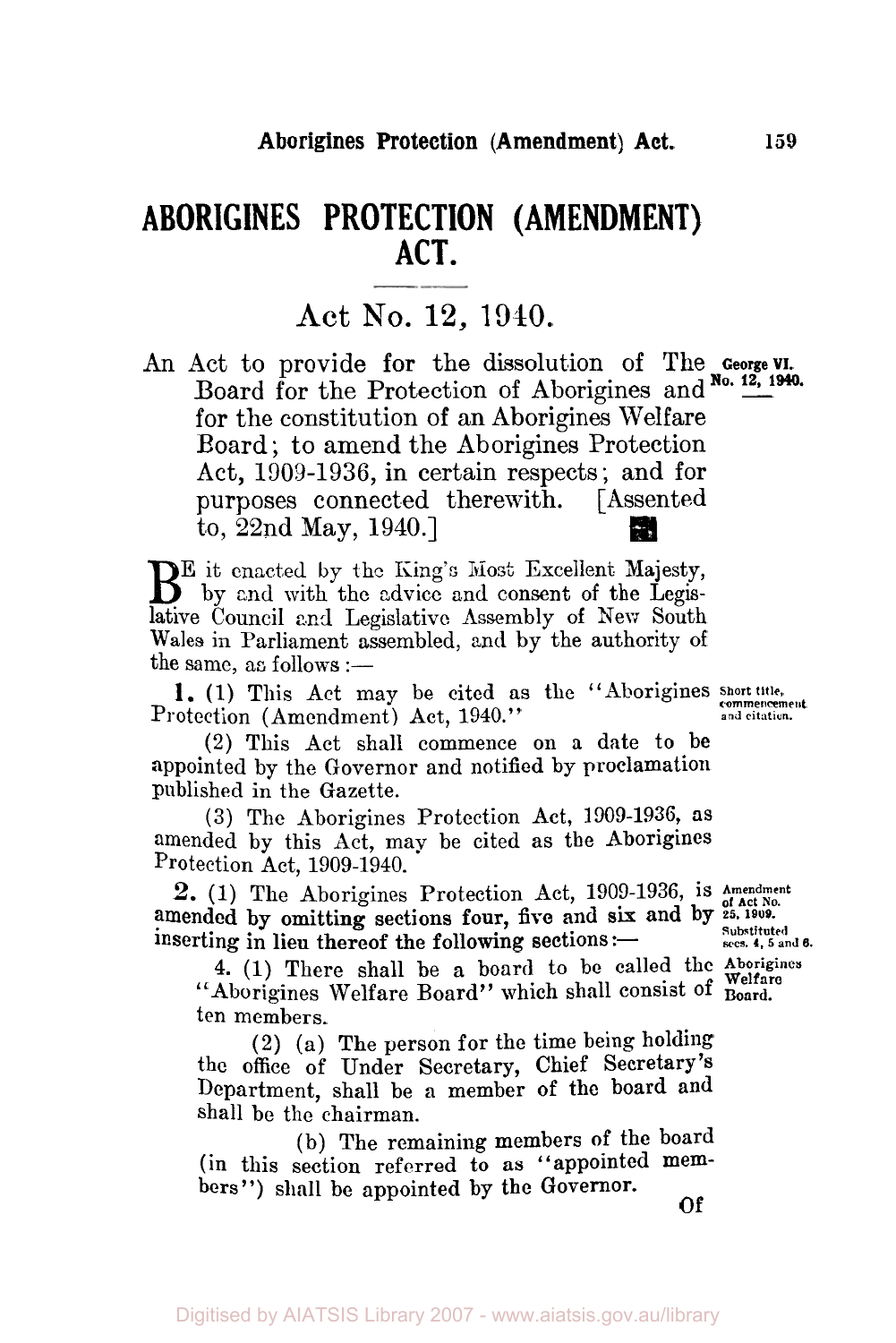## **160 Aborigines Protection (Amendment) Act.**

**No. 12, 1940.** Of the appointed members—

- (i) one shall be the Superintendent **of** Aborigines Welfare ;
- (ii) one shall be an officer of the Department **of**  Public Instruction ;
- (iii) one shall be an officer of the Department of Public Health ;
- (iv) one shall be a member of the police force **of or** above the rank of inspector ;
- **(V)** one shall be an expert in agriculture;
- (vi) one shall be an expert on sociology and/or anthropology ;
- (vii) three shall be persons nominated by the Minister for appointment.

**(3)** The provisions of the Public Service Act, 1902, or of any Act amending that Act, shall not **apply** to the appointment of appointed members, **nor**  shall any member of the board, in his capacity as such member, be subject to the provisions of any such **Act.** 

**(4)** An appointed member shall be deemed to have vacated his office if he-

- **(a)** dies;
- (b) resigns his office by writing under his hand addressed to the Governor;
- **(c)** ceases to reside in the State;
- (d) becomes bankrupt, compounds with his creditors or makes an assignment of his estate for their benefit ;
- (e) becomes an insane person or patient, **or** an incapable person within the meaning **of** the Lunacy Act **of** 1898;
- (f) absents himself from two consecutive **ordi**nary meetings **of** the board except **on** leave granted by the board.

*(5)* The board shall annually elect one **of** its members **to** be vice-chairman.

**(6)** (a) The procedure for the calling **of** meetings **of** the board and for the conduct **of** business **at**  such meetings shall, subject to this Act and to any regulations made in relation thereto be as determined by the board.

(b)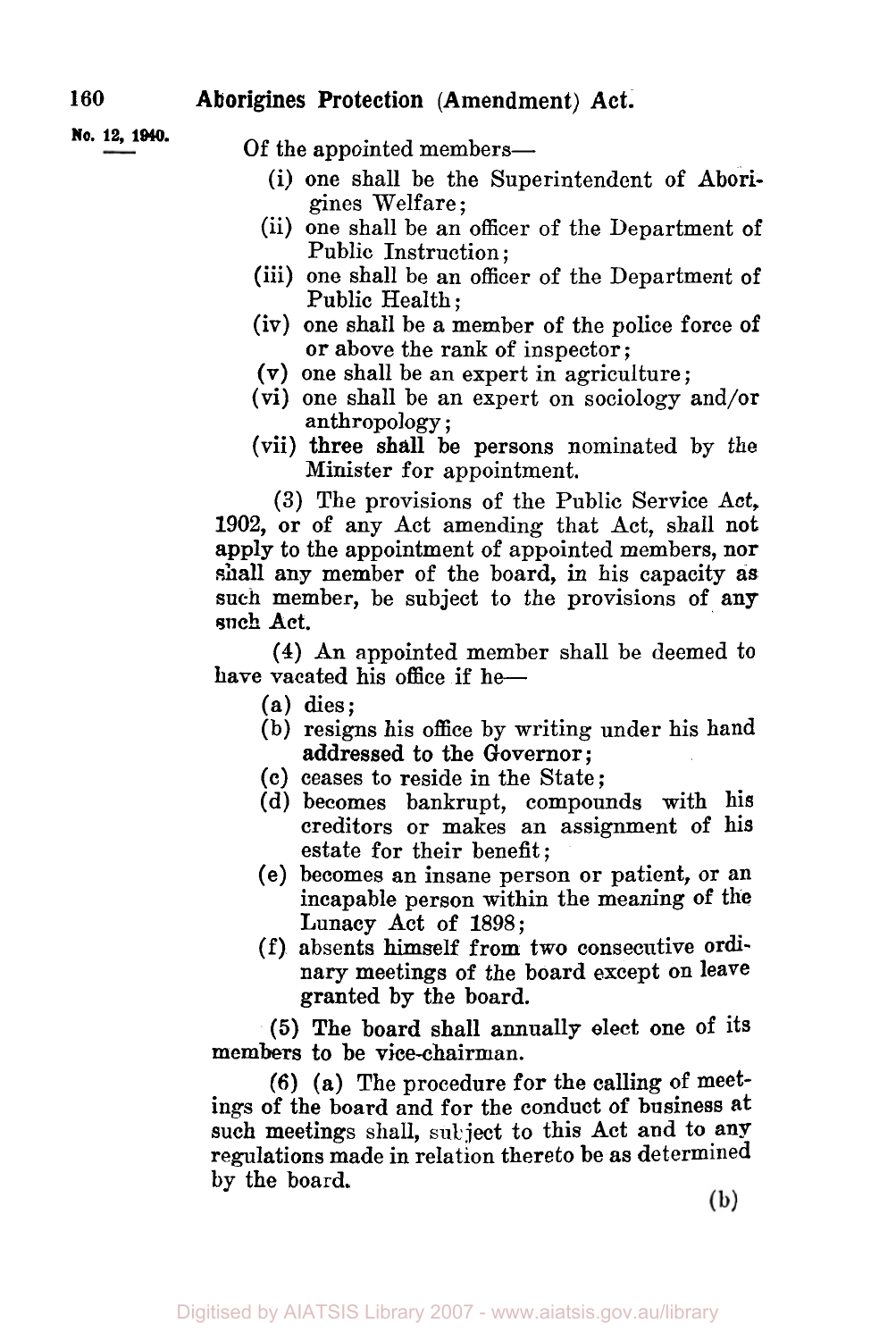$(b)$  Four members of the board shall  $No. 12, 1940$ . form a quorum and any duly convened meeting of the board at which a quorum is present shall be competent to transact any business of the board.

(c) At any meeting of the board the chairman or in his absence the vice-chairman shall preside.

If both the chairman and the vice-chairman are absent the members present shall elect one of their number to preside at the meeting.

(7) No act **or** proceeding of the board shall be invalidated or prejudiced by reason only of the fact that at the time when such act or proceeding was done, taken or commenced there was a vacancy in the office of any member of the board.

(8) Each member of the board shall be entitled *to* receive allowances to cover expenses incurred by him for conveyance and subsistence in travelling upon business of the board at such rates and in such circumstances as may be prescribed.

Except as provided in this subsection no fees or remuneration of any kind shall be paid to a member in respect of his services as such member.

**5.** (1) The Governor may, under and subject to **Superin**amended by subsequent Acts, appoint a Superinten- **officers and**  dent of Aborigines Welfare and such other officers **employees.**  and employees as may be necessary for the administration of this Act. **tendent**  the provisions of the Public Service Act, **1902,** as **and other** 

(2) The Superintendent of Aborigines Welfare and other officers and employees shall be subject to the provisions of the Public Service Act, **1902,** as amended by subsequent Acts, during their tenure of office.

times and for such purposes as the board may think **fit.**  6. The board may appoint committees at such **Committees.** 

Each committee shall exercise and discharge such functions and duties **as** the board may determine.

**(2)** Upon the commencement of this Act The Board for the Protection of Aborigines shall be dissolved and **the** members of that board shall cease to hold office **as such** members.

**3.**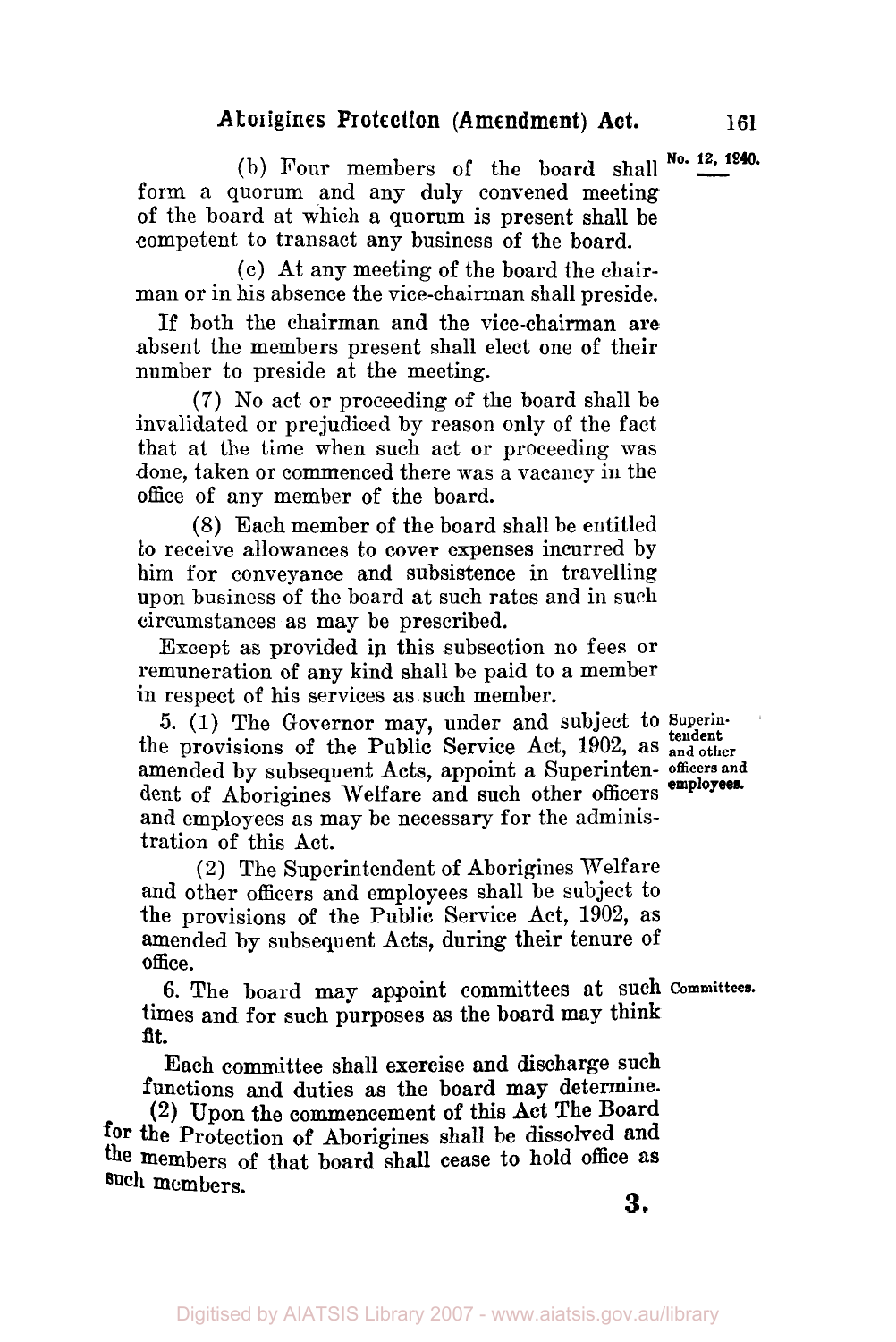#### No. 12, 1940. Further amended-**3.** The Aborigines Protection Act, 1909-1936, is further

**Act No. 25,**  *1909.* 

- *Sec.* **3.**
- **(Defini-**
- **tions.)**
- (a) (i) by omitting from section three the definition of "Board" and by inserting in lieu thereof the following definition :-
	- "Board" means the Aborigines Welfare Board, constituted under this Act.
	- (ii) by inserting in the same section after the definition of "Board" the following new  $definition :=$

"Child" means an aborigine under eighteen years of age.

- (iii) by omitting from the same section the definition of "Local Committee":
- (iv) by inserting in the same section after the definition of "Stations" the following new definition :-
	- "Ward" means a child who has been admitted to the control of the board or committed to a home constituted and established under section eleven of this Act.
- (b) (i) by omitting from paragraph (a) of section seven the words "of aborigines" and by inserting in lieu thereof the words **"or**  benefit of aborigines or for the purpose of assisting aborigines in obtaining employment and of maintaining or assisting to maintain them whilst so employed, **or**  otherwise for the purpose of assisting aborigines to become assimilated into the general life of the community";
	- (ii) by omitting from paragraph (c) of the same section the words "maintenance and education" and by inserting in lieu thereof the words "and maintenance";
	- (iii) by inserting at the end of section seven the following new paragraph and subsection : $-$ 
		- (f) to arrange for the inspection at regular intervals of each station and

**sec.** *7.*  (Duties *ut*  **board.)**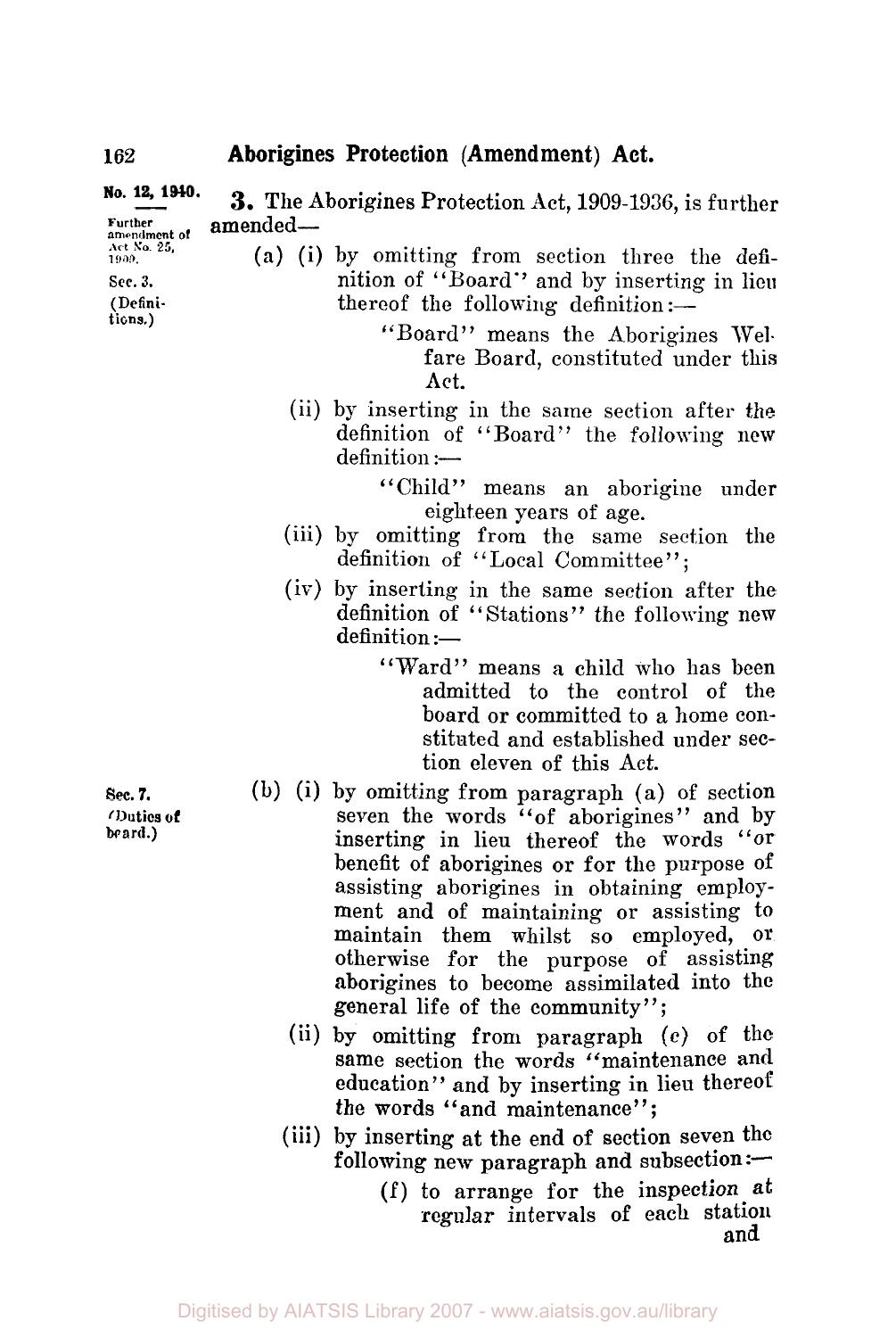and training school under the con- No. 12, 1940. trol of the board, by the Superintendent of Aborigines Welfare and one or more of the other members of the board, or by one or more of such other members.

(2) The board may on the application **of**  the parent or guardian of any child admit such child to the control of the board.

- (c) by inserting in subsection one of section eight sec. B **(i).**  after the word "regulations" the words *"or* **a (Control of**  member of the police force": **Reserves.)**
- (d) by inserting in subsection one of section **8A** after **Sec. BA (1).**  the word "conditions" the words "or should in **(Removalto**  the opinion of the board be placed under **reserve, etc.)**  control";
- (e) by omitting sections eleven, 11A, 11B, twelve, **Substituted**  thirteen, and 13A and by inserting in lieu there- secs. 11, 11A, of the following sections:  $\frac{11B, 12, 13}{11B, 12, 13}$  and 13A. of the following sections :-

11. The board may constitute and establish **Constitution**  under this Act homes for the reception, main-and tenance, education and training of wards and **ment of may** assign a name or names to such homes. may assign a name or names to such homes.

11A. (1) The board may, by indenture, bind **Apprentice**  or cause to be bound any ward as an apprentice ship and or may, where apprenticeship conditions are not **employment.**  applicable or desirable, place any ward in other suitable employment.

**(2)** The indentures of apprenticeship and agreements shall be in the forms prescribed and shall contain provisions to the satisfaction of the board for the maintenance, training, care and religious instruction of any ward concerned and for the due payment of any wages payable thereunder. Such indentures and agreements shall be exempt from the provisions of the Stamp Duties Act, 1920-1939.

(3) All wages earned **by** any ward except such part thereof as the employer is required to pay to the ward personally as pocket money, shall be paid by the employer to the board **on**  behalf  $\sigma$ <sup>f</sup> such ward and shall be applied as prescribed. **(4)** 

Digitised by AIATSIS Library 2007 - www.aiatsis.gov.au/library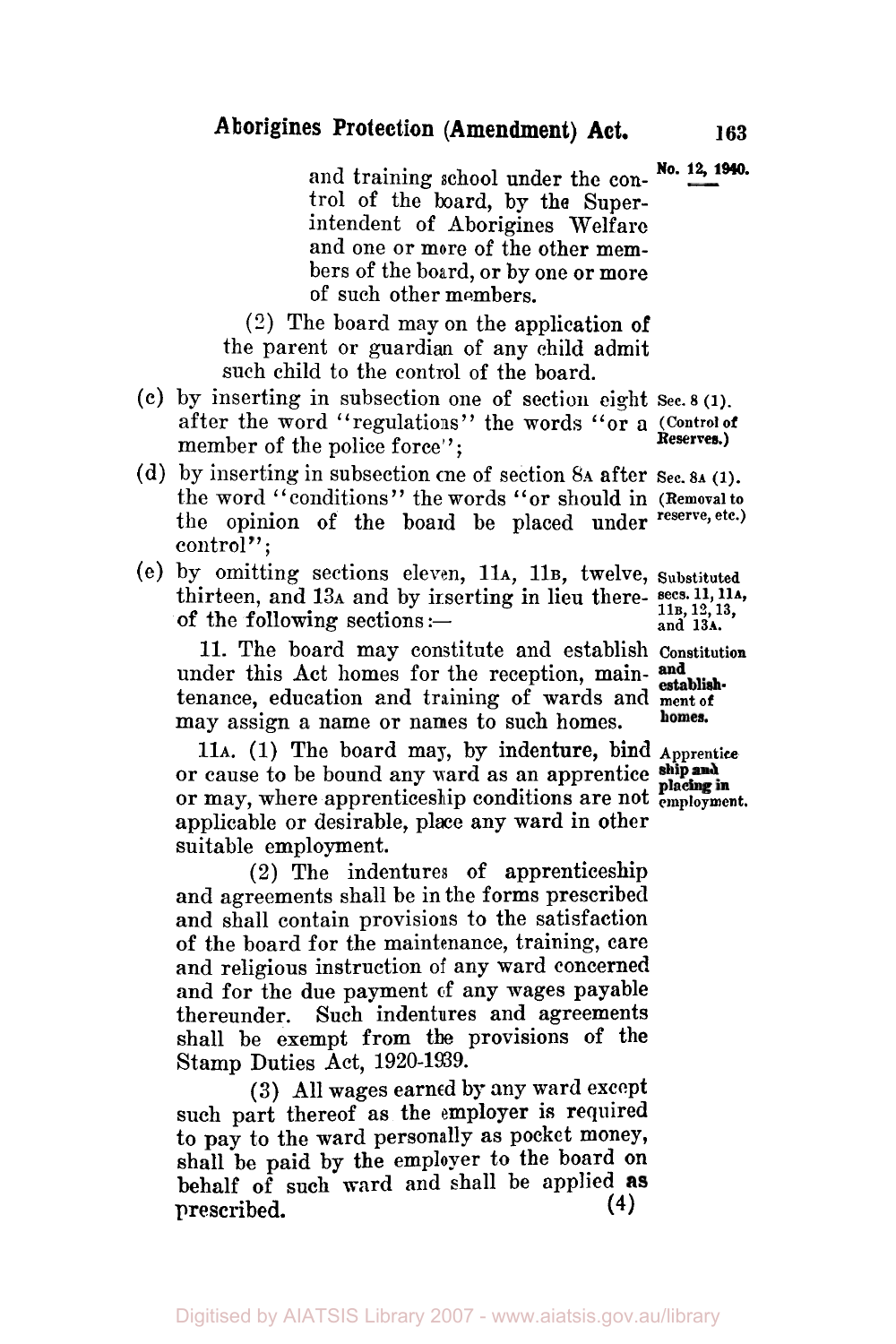**No. 12, 1940.** 

**Placing of wards in homes pending. apprenticeship or employment.** 

*Securing*  **observance of con- ditions** *of*  **apprentice ship.** 

**Wards absconding., etc.** 

**(4)** The wages due by any employer **or**  person on account of any ward may be sued for and recovered in the name of the board, or any officer authorised by the board in that behalf, in any court of competent jurisdiction, for the benefit of such ward.

**11B. (1)** Where a ward is not regarded by the board as ready for placement in employment or for apprenticeship, such ward may **be**  placed in a home for the purpose of being maintained, educated and trained.

(2) Where the board is satisfied that any ward is not likely to succeed in his employment or as an apprentice, the board may, with the approval of the employer or guardian **of**  such ward, cancel any indenture of apprenticeship or agreement, and may place such ward in a home for the purpose of being maintained, educated and trained.

11C. Upon complaint made **by** the board **or**  any officer authorised by the board in that behalf, that any person with whom any ward has been placed in employment or apprenticed is not observing or performing the conditions of any indenture of apprenticeship or agreement or is unfit to have the further care **of** such ward any magistrate or justice may call upon such person to answer such complaint, and **on**  proof thereof a children's court established under the Child Welfare Act, **1939,** may order **such** agreement to be terminated and may direct that the ward be sent to **a** home constituted and established under section eleven **of** this Act pending arrangements for further employment **or** apprenticeship.

**12. (1)** If any ward placed in a home constituted and established under section eleven **of this Act,** or any ward placed in employment **Or**  apprenticed, is absent without the leave of the board, **or** of any officer authorised in that behalf by the board, any member **of** the police force **or**  any

**164**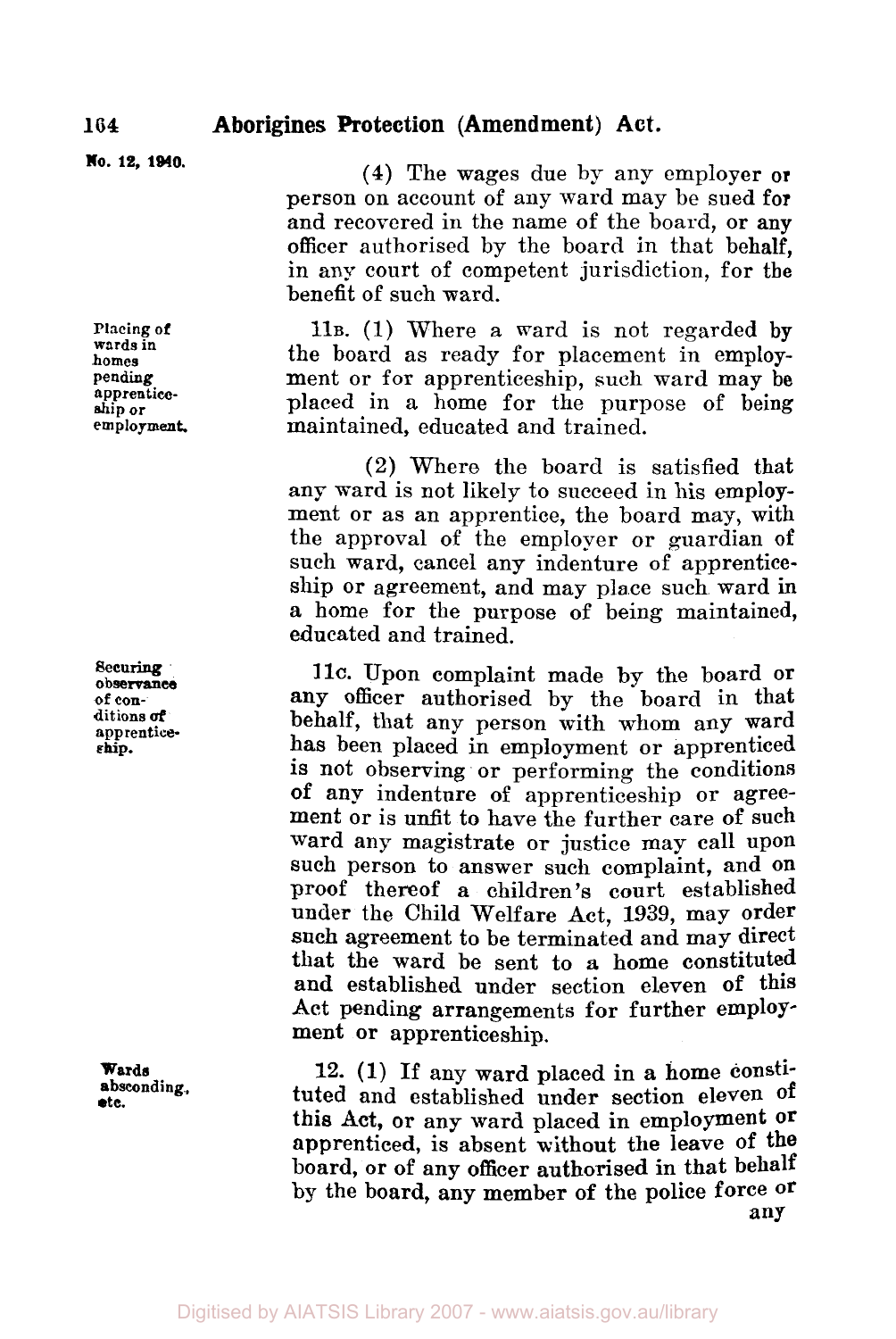**No. 12, 1940. any** officer *of* the board **may** apprehend such ward and convey him to such home or back to his employer.

**(2)** Any magistrate or justice may issue a warrant for the arrest of any ward who has absconded or been illegally removed from his proper custody.

(3) Where any ward who has absconded or has been illegally removed from his proper custody is arrested, he shall, as soon as practicable, be brought before a children's court established under the Child Welfare Act, 1939.

**(4)** Any ward who absconds from his proper custody shall be guilty of an offence against this Act, and such court may-

- (a) order the offender to be punished by one or more **of** the methods of punishment referred to in Part XI of the Child Welfare Act, 1939 ;
- (b) exercise any **of** the powers enumerated in subsection one, subsection two, or subsection three of section eighty-three of the Child Welfare Act, **1939;** but where it decides to exercise the power referred to in paragraph (d) of subsection one **or** paragraph (c) of subsection two of that section it shall **com**mit the child to the care of the board to be dealt with as a ward admitted to the control **of** the board; and where it decides to exercise the power referred *to* in paragraph **(c)** of subsection one or paragraph (d) of subsection two **of**  that section, the court shall commit the child to a home constituted and established under section eleven of this Act; **or**

**(c)** return **the** ward to his former custody.

**13. (1) Whosoever** without the consent **of Protection**  the board or of any officer authorised by the **of wards.**  board in that behalf or of the officer-in-charge of any home constituted and established under section

Digitised by AIATSIS Library 2007 - www.aiatsis.gov.au/library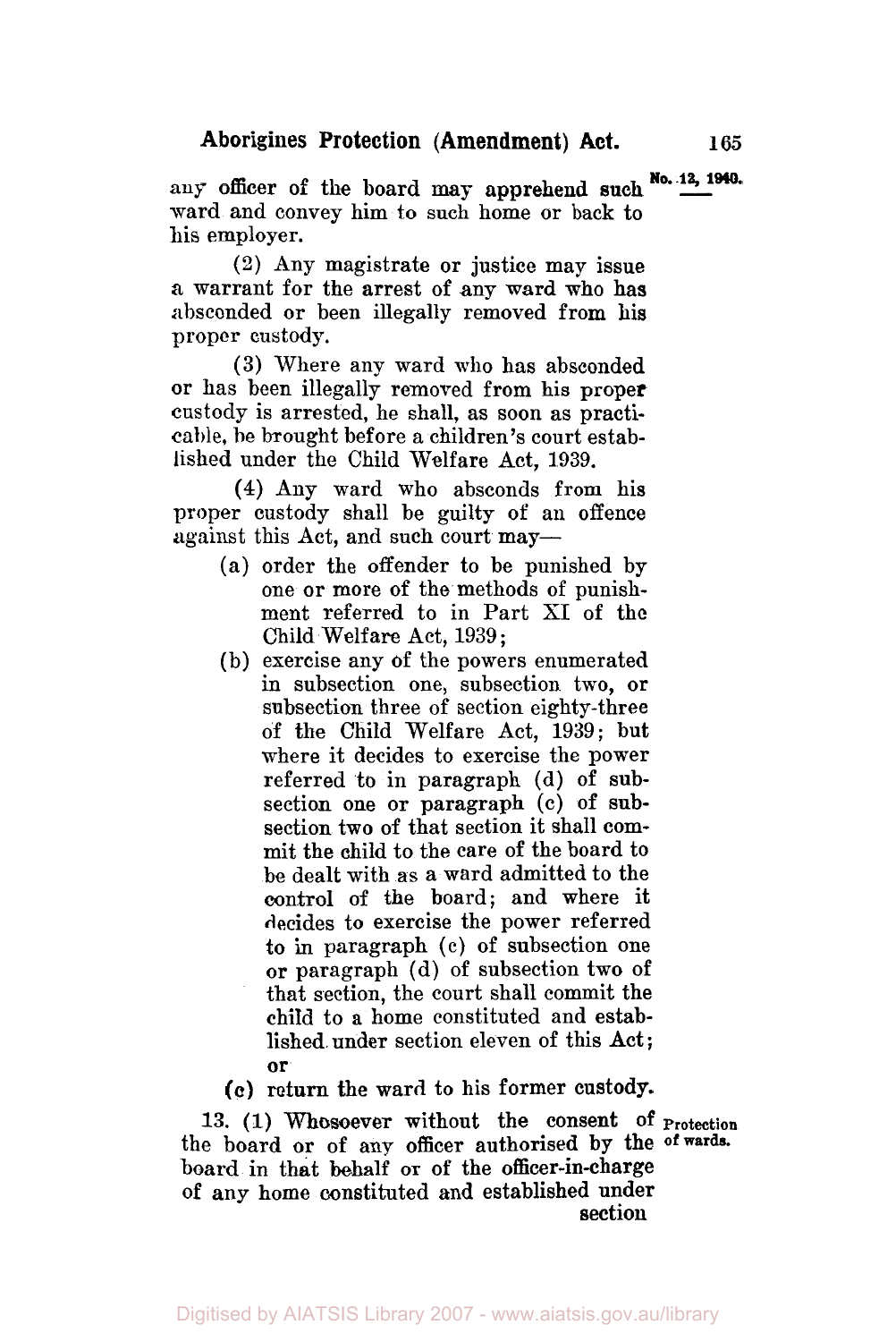### **166 Aborigines Protection (Amendment) Act.**

**No. 12, 1940.** section eleven of this Act, as the case may be, holds or attempts to hold any communication with any ward who is an inmate of such home or enters or attempts to enter any such home **or**  any premises belonging thereto or used in con. nection therewith, and does not depart therefrom when required to do so, **or** after being forbidden so to do by the board or any officer so authorised or of the officer-in-charge of such home, as the case may be, holds or attempts to hold any communication, directly or indirectly, with any ward who is an inmate of such home, shall be guilty **of** an offence against this Act.

> **(2)** A person shall be guilty of an offence against this Act if he-

- (a) ill-treats, terrorises, overworks or injures any ward; or
- (b) counsels, or causes or attempts to cause, any ward to be withdrawn **or**  to abscond from any home constituted and established under section eleven **of**  this Act, **or** from the charge of any person with whom he is placed or to whom he is apprenticed **or** to escape from his proper custody; or
- *(c)* **knowing** any ward to have so been withdrawn or to have so absconded or escaped harbours or conceals such ward **or** prevents him from returning to such home **or** person or to his proper custody; or
- **(d)** having the care of any ward-
	- **(i)** illegally discharges or dismisses or attempts to discharge or dismiss him from any home constituted and<br>established under section established eleven of this Act,
	- (ii) illegally detains **him** in any home constituted and established under section eleven **of**  this Act,

**(iii)**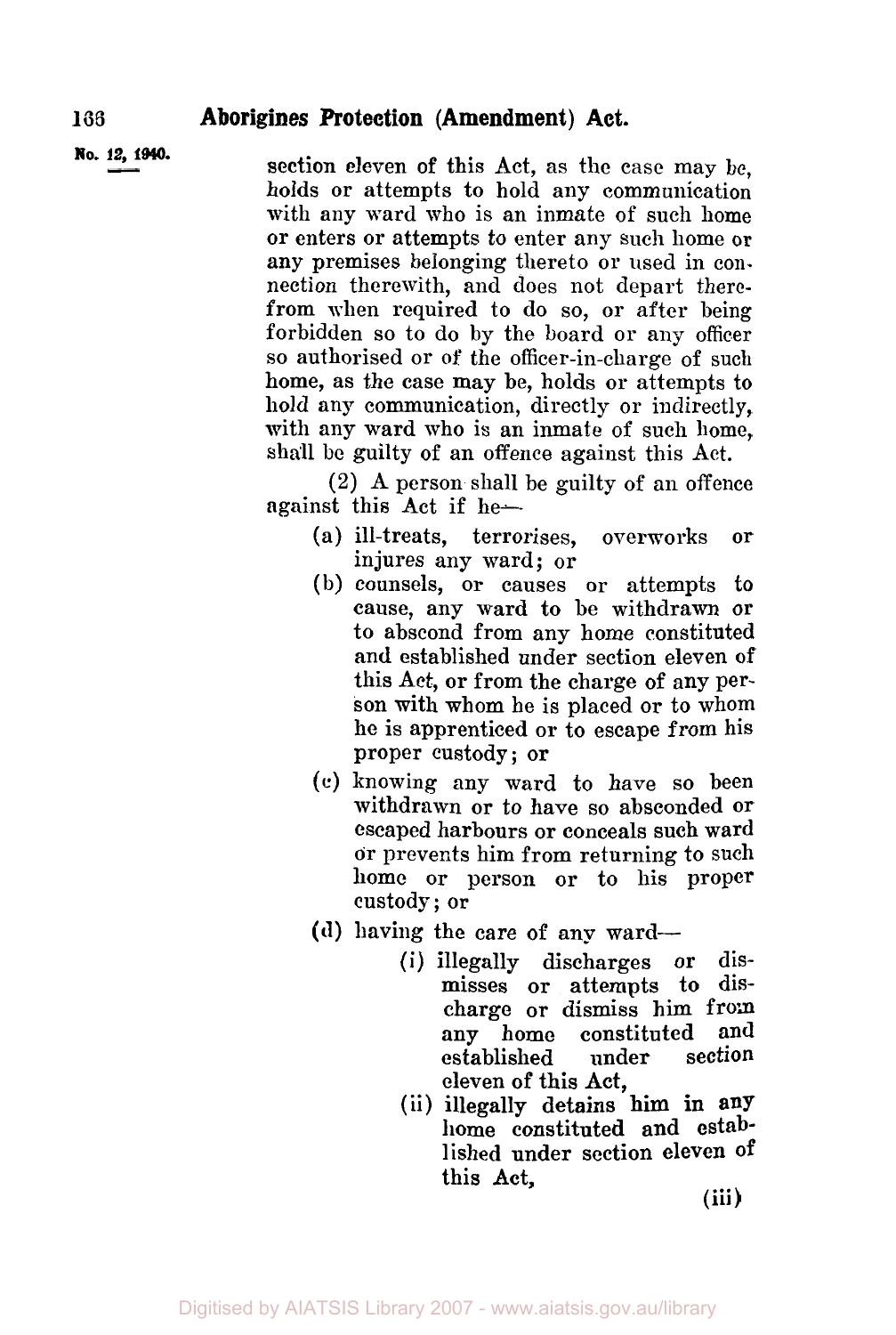**No. 12, 1940.** (iii) neglects him, or

(iv) does not well and truly observe, perform and keep all the covenants, conditions and agreements contained in any indenture or agreement entered into by him respecting any ward, and which by such indenture or agreement he has bound himself or agreed, to observe, perform or keep.

**13A.** (1) Any justice may, upon oath being **Neglected**  made before him by any officer authorised by **trollable** the board in that behalf, or by any member of **children.**  the police force, that having made due inquiry he believes any child to be a neglected or uncontrollable child-

- **(a)** issue his summons for the appearance of such child before a children's court established under the Child Welfare Act, **1939;** or
- (b) in the first instance issue his warrant directing such child to be apprehended.

(2) Any person having the care, custody **or** control of a child may apply to a children's court established under the Child Welfare Act, **1939,** to commit the child to the control of the board or to a home constituted or established under section eleven of this Act upon the ground that he is an uncontrollable child.

**(3)** The expressions "neglected child" and "uncontrollable" shall respectively have the meanings given to those expressions in the Child Welfare Act, **1939.** 

**(4)** Any officer authorised by the board in that behalf **or** any member of the police force **may,** although the warrant is not at the time in his possession, apprehend any child for whose apprehension a warrant has been issued under this section.

*(5)*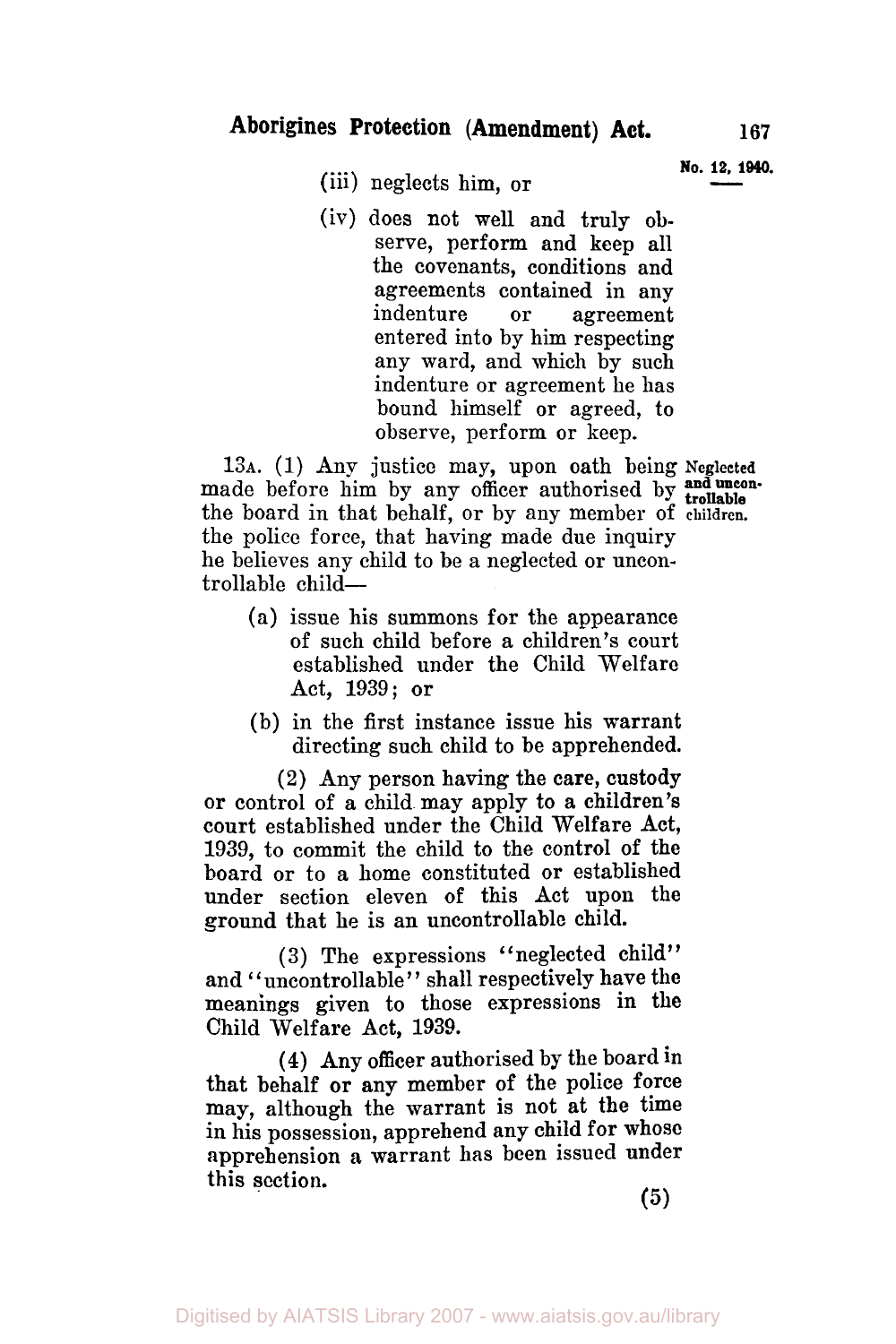**No. 12, 1940.** 

*(5)* Any child apprehended as a neglected or uncontrollable child shall be taken to a place of safety or to a shelter constituted or established under the Child Welfare Act, 1939, and as soon as practicable thereafter shall be brought before a children's court established under that Act.

(6) Any child charged as a neglected or uncontrollable child shall be brought before a children's court established under the Child Welfare Act, **1939.** 

**(7)** The provisions of sections eightyone and eighty-two of the Child Welfare Act, **1939,** shall apply, mutatis mutandis, to and in respect of any proceedings against a child under this section :

Provided that where the court decides **to**  exercise the power referred **to** in paragraph (d) of section eighty-two of that Act, it shall commit the child to the care of the board to be dealt with **as** a ward admitted to the control of **the** board, and where the court decides to exercise the power referred to in paragraph (e) of that section it shall commit the child to a home constituted and established under section eleven **of** this Act.

- **(f)** (i) by inserting in section **13c** after the word "concerned" the words "and/or **of** his wife and/or children":
	- (ii) by omitting from the same section the word "secretary" and by inserting in lieu thereof the **words** " Superintendent of Aborigines the words "Superintendent of Aborigines Welfare":
	- (iii) by inserting in the same section after the word "due" the words "and/or of his wife and/or children";
- **by** omitting sections sixteen, seventeen and eighteen **and** by inserting in lieu thereof the following sections  $:$ -

16. **(1)** Where an aborigine under sixteen **years** of age has been admitted **to** the control of the board and is a ward, or where any order **has** 

**Sec. 13C. (Payment of wages by employer.)** 

**Substituted secs. 16, 17 and 18.** 

**Maintenance of children under sixteen years by near relatives.**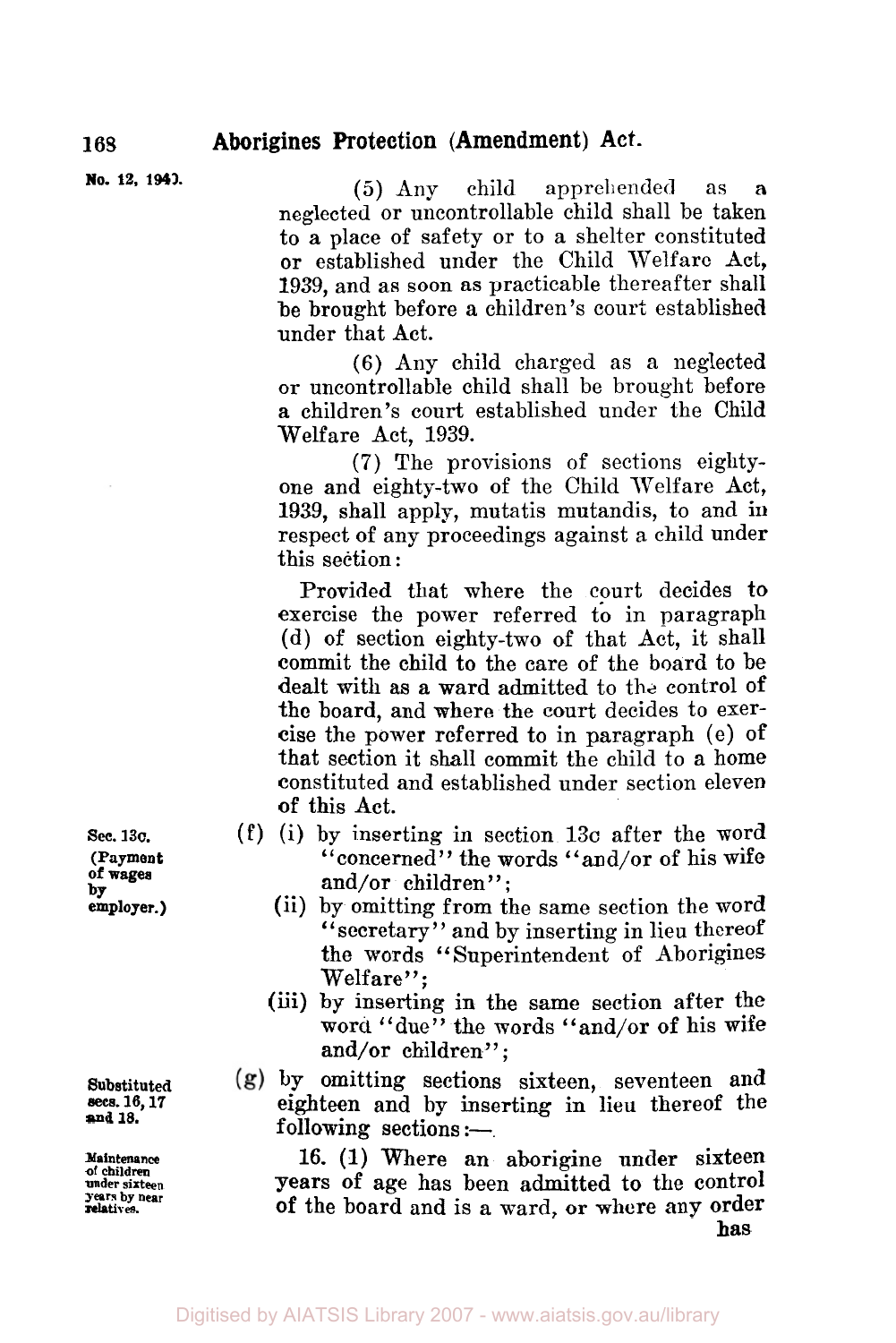has been made by a children's court established **No. 12, 1940.**  under the Child Welfare Act, 1939, committing an aborigine under sixteen years of age-

- (a) to the care of any person; or
- (b) to the control of the board; or
- (c) to a home constituted and establislied under section eleven of this Act,

the near relatives shall be liable to pay for or *to* contribute towards his maintenance.

**(2)** The provisions of Part XII of the Child Welfare Act, 1939, shall, mutatis mutandis, extend to and in respect of the maintenance of any such aborigine and the liability of the near relatives in respect of such maintenance.

For the purposes of such extension---

- (a) a reference in that Part to the Minister shall be construed as a reference to the board,
- (b) a reference in that Part to an institution shall be construed as a reference to **a**  home constituted and established under section eleven of this Act, and
- *(c)* **a** reference in that Part to the Director shall he construed as a reference to the Superintendent of Aborigines Welfare.

17. (1) Any person guilty of an offence **penalties**  against this Act shall be liable, upon summary **etc.**  conviction, unless some other penalty or punishment is expressly provided, to a penalty not exceeding twenty pounds or to imprisonment for one month, or to both such penalty and imprisonment.

(2) Proceedings for an offence against this Act **or** the regulations may be taken before **a** court of petty sessions.

Act or the regulations may be instituted in the name of the board by any officer or employee 18. Proceedings **for** an offence against this **Proceedings. of** the board or member of-the **police** force.

**(h)** 

Digitised by AIATSIS Library 2007 - www.aiatsis.gov.au/library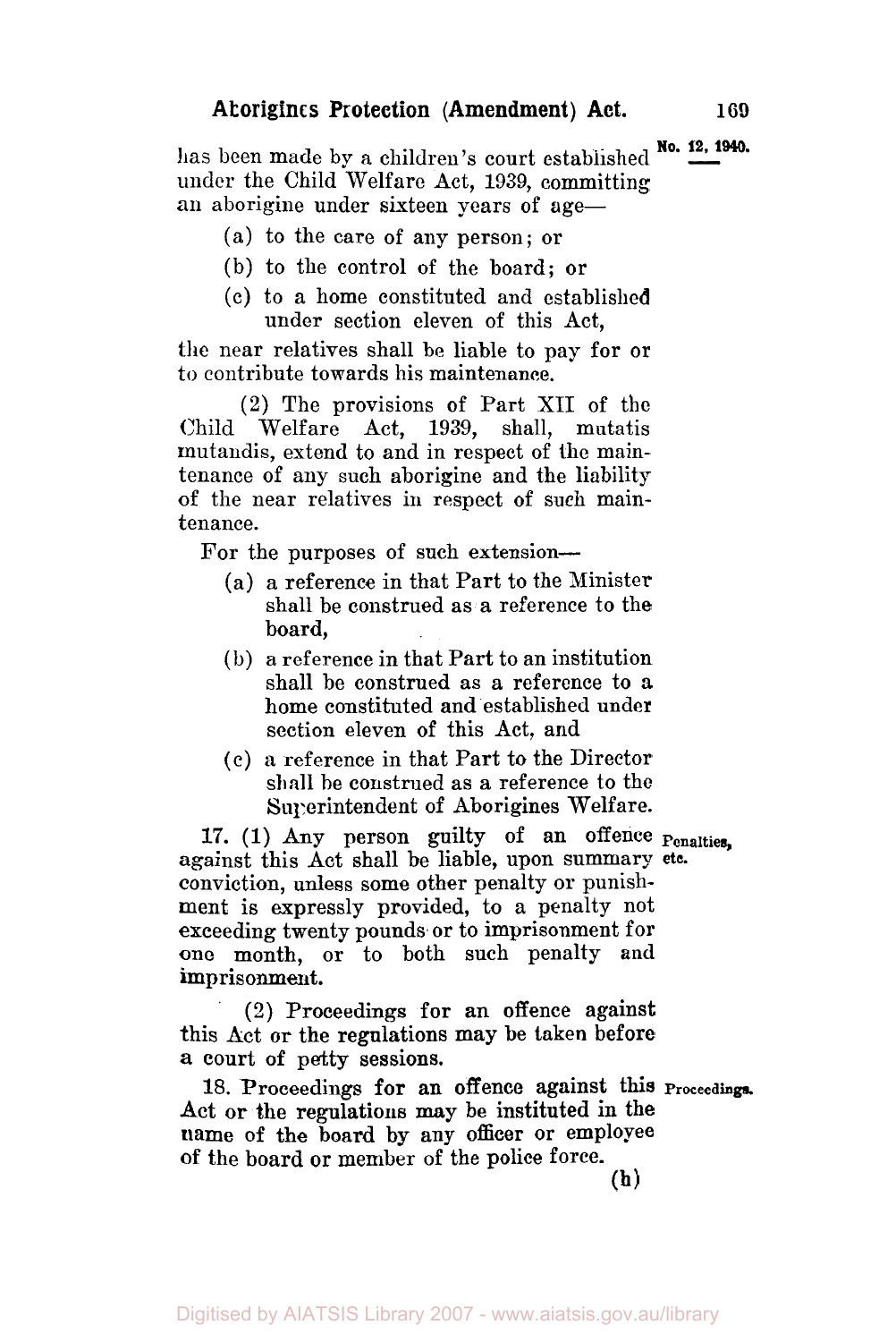### **Aborigines Protection (Amendment) Act.**

**No. 12, 1940. sec. 19. (Inspection**   $\overline{\textbf{0}}$   $\textbf{f}$ **aboriginal stations.)** 

**New secs. 19A and** 19B.

**Delegation.** 

**Annual report.** 

**Sec. 20. (Regula. tions.)** 

- (h) by omitting from section nineteen the words "on the authority of the board by any member of a local committee, guardian, or by any member **of** the police force if such member is also authorised by the Commissioner of Police'' and by inserting in lieu thereof the words "or by any person authorised by the board in that behalf";
- (i) by inserting next after section nineteen the following new sections  $:=$

**19A.** (1) The board may, from time to time, by resolution delegate to any person either generally or in any particular case or class of cases such of the powers, authorities, duties or functions of the board as may be specified in the resolution: Provided that no such delegation shall have any force or effect unless and until the same has been approved by tne Minister.

**(2) A** delegate while acting within the scope of any such delegation to him shall be deemed to be the board.

**(3)** The board may by resolution revoke any such delegation, and in such case shall submit a full report of the circumstances to the Minister.

**19B.** The board shall as soon as practicable after the first day of July in each year submit to the Minister **a** report of its proceedings during the next preceding year.

The Minister shall cause such report to be laid before both Houses of Parliament.

- *(j)* (i) by omitting from paragraph **(a) of** subsection one of section twenty the words "local committees, guardians and persons" and by inserting in lieu thereof the words by inserting in lieu thereof the words<br>"committees and persons appointed or";
	- (ii) by inserting in paragraph **(c)** of the **same**  subsection after the words "for the" the **words** "relief **or";**

(iii)

170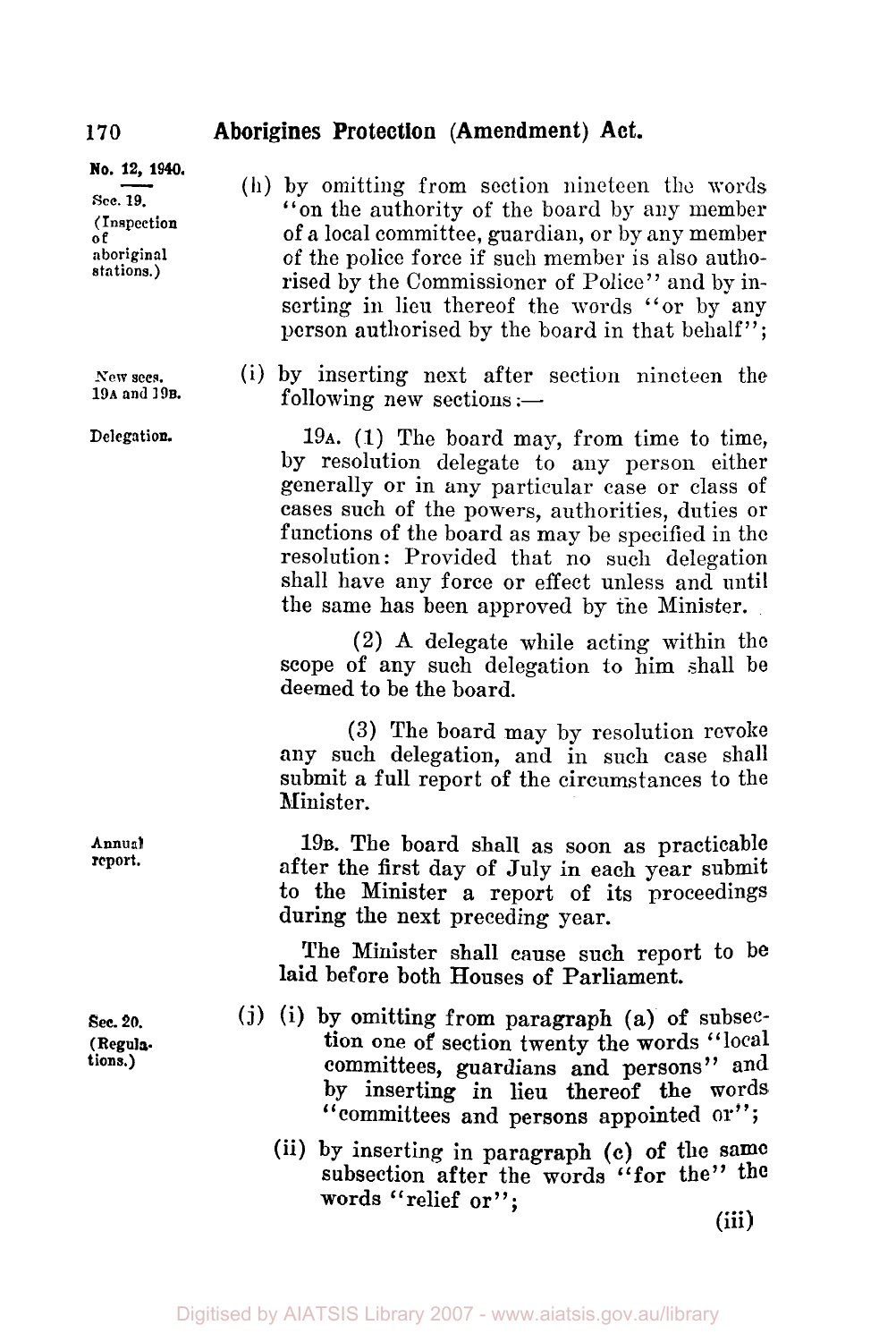- (iii) by omitting from paragraph (e) of the same  $\frac{N_0$ , 12, 1940. subsection the words "custody and education" and by inserting in lieu thereof the words "and custody";
- (iv) by omitting paragraph (f) of the same subsection and inserting in lieu thereof the following paragraph : $-$ 
	- (f) Prescribing the conditions on which wards may be apprenticed **or**  placed in employment under this **Act,** the **form** and contents of agreements, appointments, apprenticeship articles, and other instruments and documents, the minimum rates of wages **of** wards so apprenticed or placed in employment, and the liabilities of persons in respect of **the** welfare of wards apprenticed to **or** placed in their care.
	- **(V) by** omitting from paragraph (h) of the same subsection the word "children" and **by** inserting in lieu thereof the words "wards placed in employment or."

the property and the property of the control of the con-